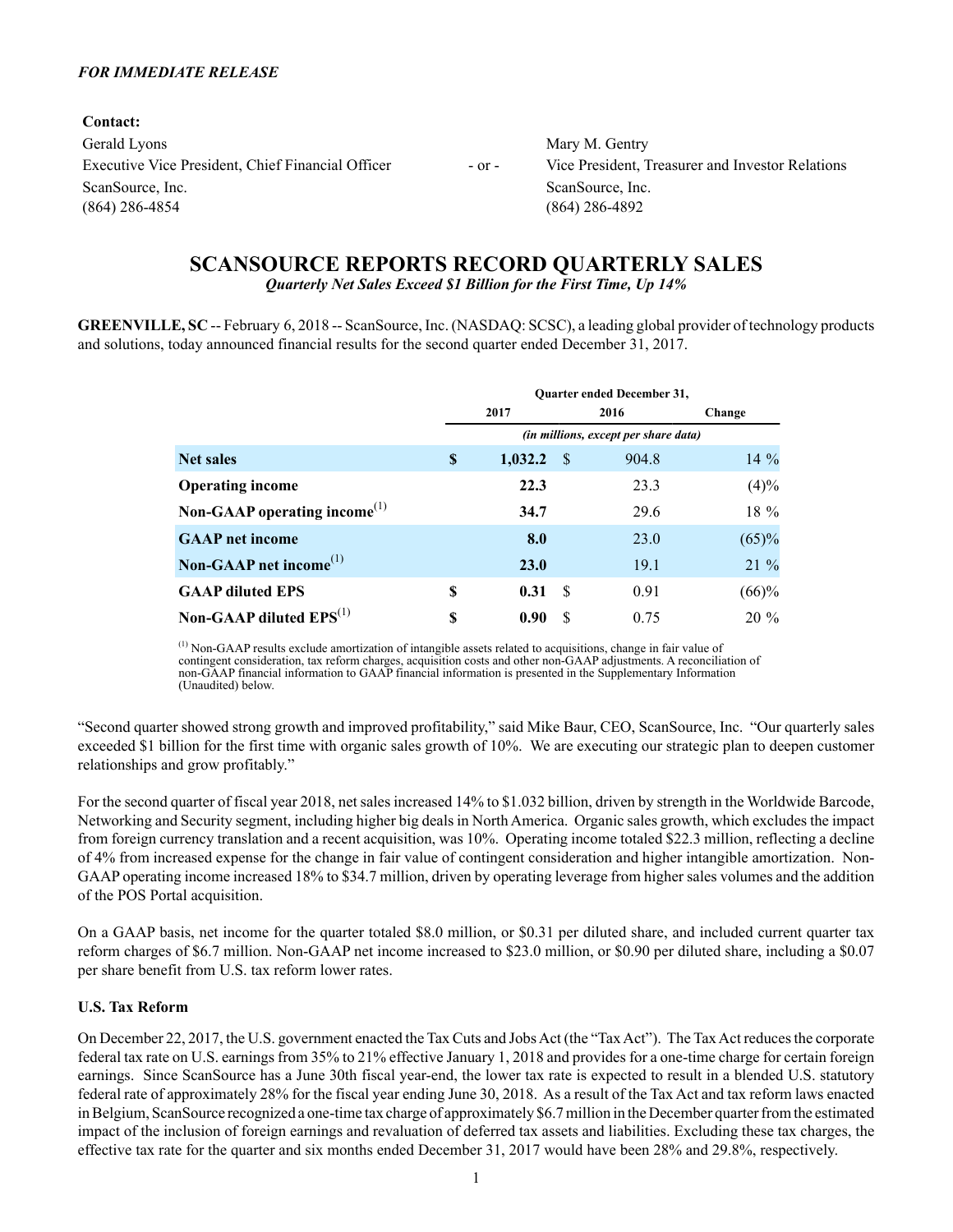#### **Forecast for Next Quarter**

For the third quarter of fiscal year 2018, ScanSource expects net sales to range from \$860 million to \$920 million, diluted earnings per share to range from \$0.44 to \$0.50 per share, and non-GAAPdiluted earnings per share to range from \$0.67 to \$0.73 per share. Non-GAAPdiluted earnings per share exclude amortization of intangible assets, change in fair value of contingent consideration and acquisition costs. This forecast assumes a 30% effective tax rate for the quarter.

#### **Webcast Details and CFO Commentary**

At approximately 4:15 p.m. ET, a CFO commentary, as a supplement to our press release and conference call, will be available on ScanSource's website, www.scansource.com (Investor Relations section). ScanSource will present additional information about its financial results and outlook in a conference call today, February 6, 2018 at 5:00 p.m. ET. Awebcast of the call will be available for all interested parties and can be assessed at www.scansource.com (Investor Relations section). The webcast will be available for replay for 60 days.

#### **Safe Harbor Statement**

This press release, including the forecast of sales and earnings per share for next quarter, contains "forward-looking" statements that involve risks and uncertainties. Any number of factors could cause actual results to differ materially from anticipated or forecasted results, including, but not limited to, changes in interest and exchange rates and regulatory regimes impacting our international operations, the impact of tax reform laws, the failure of acquisitions to meet our expectations, the failure to manage and implement our organic growth strategy, credit risks involving our larger customers and vendors, termination of our relationship with key vendors or a significant modification of the terms under which we operate with a key vendor, the decline in demand for the products and services that we provide, reduced prices for the products and services that we provide due both to competitor and customer actions, and other factors set forth in the "Risk Factors" contained in our annual report on Form 10-K for the year ended June 30, 2017, filed with the Securities and Exchange Commission. Except as may be required by law, the Company expressly disclaims any obligation to update these forward-looking statements to reflect events or circumstances after the date of this press release or to reflect the occurrence of unanticipated events.

### **Non-GAAP Financial Information**

In addition to disclosing results that are determined in accordance with United States Generally Accepted Accounting Principles ("GAAP"), the Company also discloses certain non-GAAPfinancial measures, which are summarized below. Non-GAAPfinancial measures are used to understand and evaluate performance, including comparisons from period to period. Non-GAAP results exclude amortization of intangible assets related to acquisitions, change in fair value of contingent consideration, acquisition costs and other non-GAAP adjustments.

*Net sales on a constant currency basis, excluding acquisitions*: The Company discloses the percentage change in net sales excluding the translation impact from changes in foreign currency exchange rates between reporting periods and excluding the net sales from acquisitions prior to the first full year from the acquisition date. This measure enhances the comparability between periods to help analyze underlying trends on an organic basis.

*Non-GAAP operating income, non-GAAP pre-tax income, non-GAAP net income and non-GAAP diluted earnings per share:* To evaluate current period performance on a more consistent basis with prior periods, the Company discloses non-GAAP operating income, non-GAAP pre-tax income, non-GAAP net income and non-GAAP diluted earnings per share (non-GAAP diluted "EPS"). These non-GAAP results exclude amortization of intangible assets related to acquisitions, change in the fair value of contingent consideration, acquisition costs and other non-GAAP adjustments. Non-GAAP operating income, non-GAAP net income, and non-GAAP diluted EPS measures are useful in assessing and understanding the Company's operating performance, especially when comparing results with previous periods or forecasting performance for future periods.

*Return on invested capital ("ROIC"):* Management uses ROIC as a performance measurement to assess efficiency in allocating capital under the Company's control to generate returns. Management believes this metric balances the Company's operating results with asset and liability management, is not impacted by capitalization decisions and correlates with shareholder value creation. In addition, it is easily computed, communicated and understood. ROIC also provides management a measure of the Company's profitability on a basis more comparable to historical or future periods.

ROIC assists management in comparing the Company's performance over various reporting periods on a consistent basis because it removes from operating results the impact of items that do not reflect core operating performance. ROIC is calculated as adjusted EBITDAover invested capital. Adjusted earnings before interest expense, income taxes, depreciation and amortization ("Adjusted EBITDA") excludes the change in fair value of contingent consideration and acquisition costs, in addition to other non-GAAP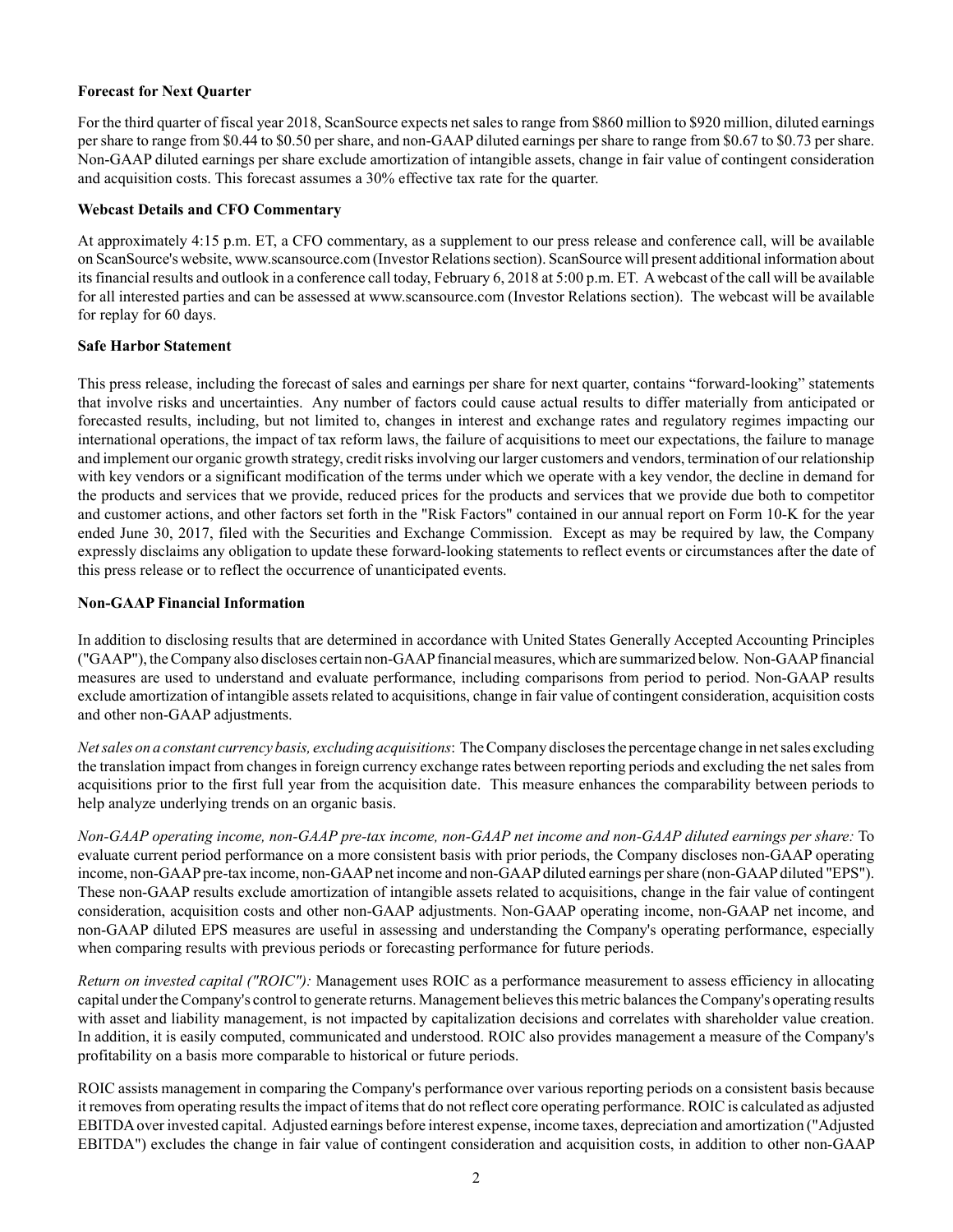adjustments. Invested capital is defined as average equity plus average daily funded interest-bearing debt for the period. Management believes the calculation of ROIC provides useful information to investors and is an additional relevant comparison of the Company's performance during the year.

These non-GAAPfinancial measures have limitations as analytical tools, and the non-GAAPfinancial measures that the Company reports may not be comparable to similarly titled amounts reported by other companies. Analysis of results and outlook on a non-GAAPbasis should be considered in addition to, and not in substitution for or as superior to, measurements of financial performance prepared in accordance with GAAP. A reconciliation of the Company's non-GAAP financial information to GAAP is set forth in the Supplementary Information (Unaudited) below.

#### **About ScanSource, Inc.**

ScanSource, Inc. (NASDAQ: SCSC) is a leading global provider of technology products and solutions, focusing on point-of-sale (POS), payments, barcode, physical security, unified communications and collaboration, cloud and telecom services. ScanSource's teams provide value-added solutions and operate from two segments: Worldwide Barcode, Networking & Security, which includes POS Portal, and Worldwide Communications & Services, which includes Intelisys. ScanSource is committed to helping its customers choose, configure and deliver the industry's best solutions across almost every vertical market in North America, Latin America and Europe. Founded in 1992 and headquartered in Greenville, South Carolina, ScanSource was named one of the 2017 Best Places to Work in South Carolina and on *FORTUNE* magazine's 2018 List of World's Most Admired Companies. ScanSource ranks #647 on the Fortune 1000. For more information, visit www.scansource.com.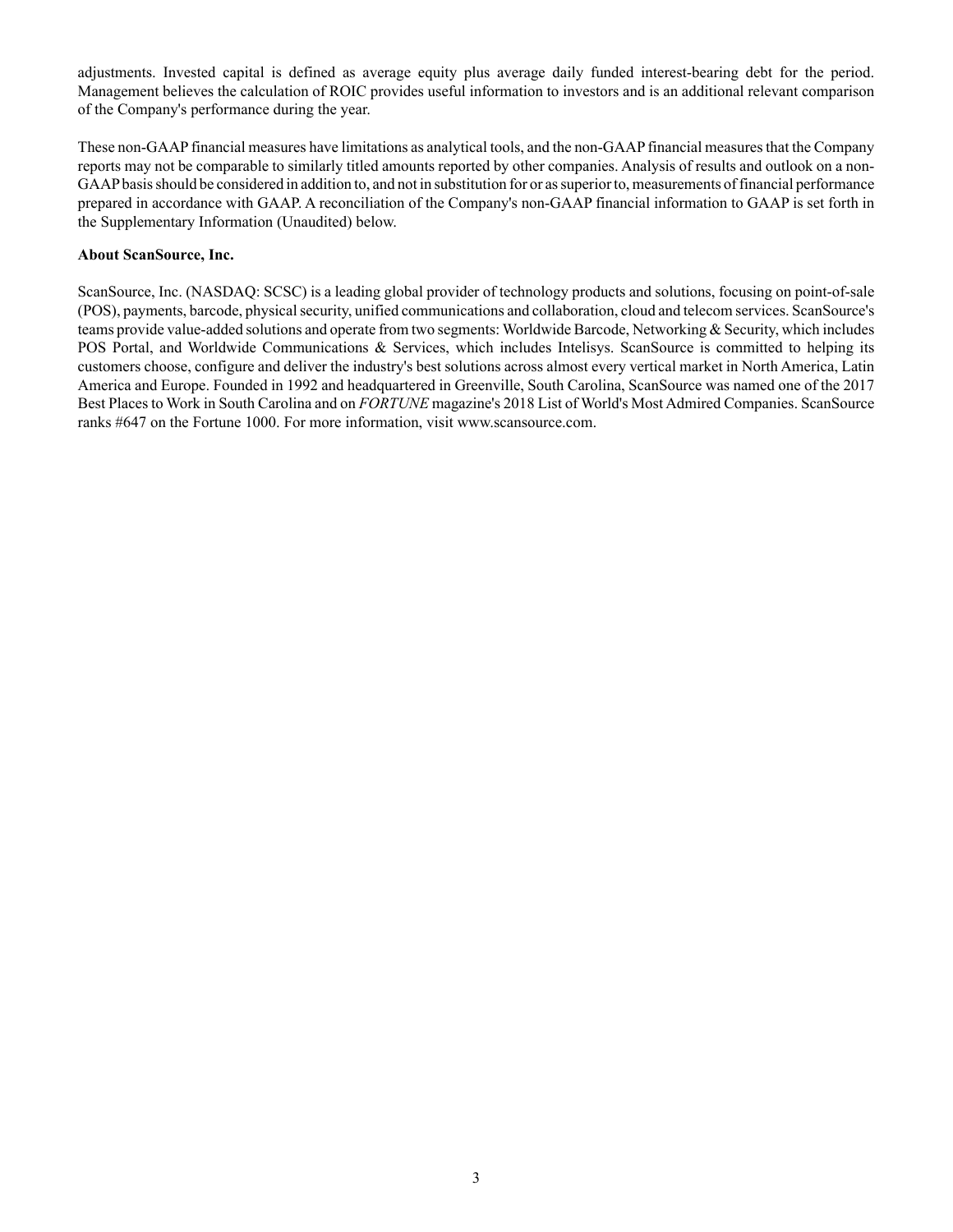### **ScanSource, Inc. and Subsidiaries Condensed Consolidated Balance Sheets (Unaudited) (in thousands)**

|                                                                                                       |                 | December 31, 2017 |                          | June 30, 2017* |
|-------------------------------------------------------------------------------------------------------|-----------------|-------------------|--------------------------|----------------|
| <b>Assets</b>                                                                                         |                 |                   |                          |                |
| Current assets:                                                                                       |                 |                   |                          |                |
| Cash and cash equivalents                                                                             | \$              | 35,435            | $\mathcal{S}$            | 56,094         |
| Accounts receivable, less allowance of \$47,264 at December 31, 2017<br>and \$44,434 at June 30, 2017 |                 | 717,336           |                          | 637,293        |
| Inventories                                                                                           |                 | 581,802           |                          | 531,314        |
| Prepaid expenses and other current assets                                                             |                 | 76,667            |                          | 56,322         |
| Total current assets                                                                                  |                 | 1,411,240         |                          | 1,281,023      |
| Property and equipment, net                                                                           |                 | 76,626            |                          | 56,566         |
| Goodwill                                                                                              |                 | 302,912           |                          | 200,881        |
| Net identifiable intangible assets                                                                    |                 | 148,443           |                          | 101,513        |
| Deferred income taxes                                                                                 |                 | 11,794            |                          | 29,491         |
| Other non-current assets                                                                              |                 | 54,267            |                          | 48,829         |
| <b>Total</b> assets                                                                                   | $\overline{\$}$ | 2,005,282         | $\overline{\mathcal{S}}$ | 1,718,303      |
|                                                                                                       |                 |                   |                          |                |
| <b>Liabilities and Shareholders' Equity</b>                                                           |                 |                   |                          |                |
| Current liabilities:                                                                                  |                 |                   |                          |                |
| Current portion of long-term debt                                                                     | \$              | 104               | $\mathcal{S}$            |                |
| Accounts payable                                                                                      |                 | 515,302           |                          | 513,155        |
| Accrued expenses and other current liabilities                                                        |                 | 97,597            |                          | 104,715        |
| Current portion of contingent consideration                                                           |                 | 38,629            |                          | 30,675         |
| Income taxes payable                                                                                  |                 | 5,086             |                          | 7,730          |
| <b>Total current liabilities</b>                                                                      |                 | 656,718           |                          | 656,275        |
| Deferred income taxes                                                                                 |                 | 11,110            |                          | 2,008          |
| Long-term debt                                                                                        |                 | 5,325             |                          | 5,429          |
| Borrowings under revolving credit facility                                                            |                 | 355,503           |                          | 91,871         |
| Long-term portion of contingent consideration                                                         |                 | 58,402            |                          | 83,361         |
| Other long-term liabilities                                                                           |                 | 57,437            |                          | 42,214         |
| <b>Total liabilities</b>                                                                              |                 | 1,144,495         |                          | 881,158        |
| Shareholders' equity:                                                                                 |                 |                   |                          |                |
| Common stock                                                                                          |                 | 64,896            |                          | 61,169         |
| Retained earnings                                                                                     |                 | 861,296           |                          | 849,180        |
| Accumulated other comprehensive income (loss)                                                         |                 | (65, 405)         |                          | (73,204)       |
| Total shareholders' equity                                                                            |                 | 860,787           |                          | 837,145        |
| Total liabilities and shareholders' equity                                                            | $\mathbb{S}$    | 2,005,282         | $\overline{\mathcal{S}}$ | 1,718,303      |

\* Derived from audited financial statements.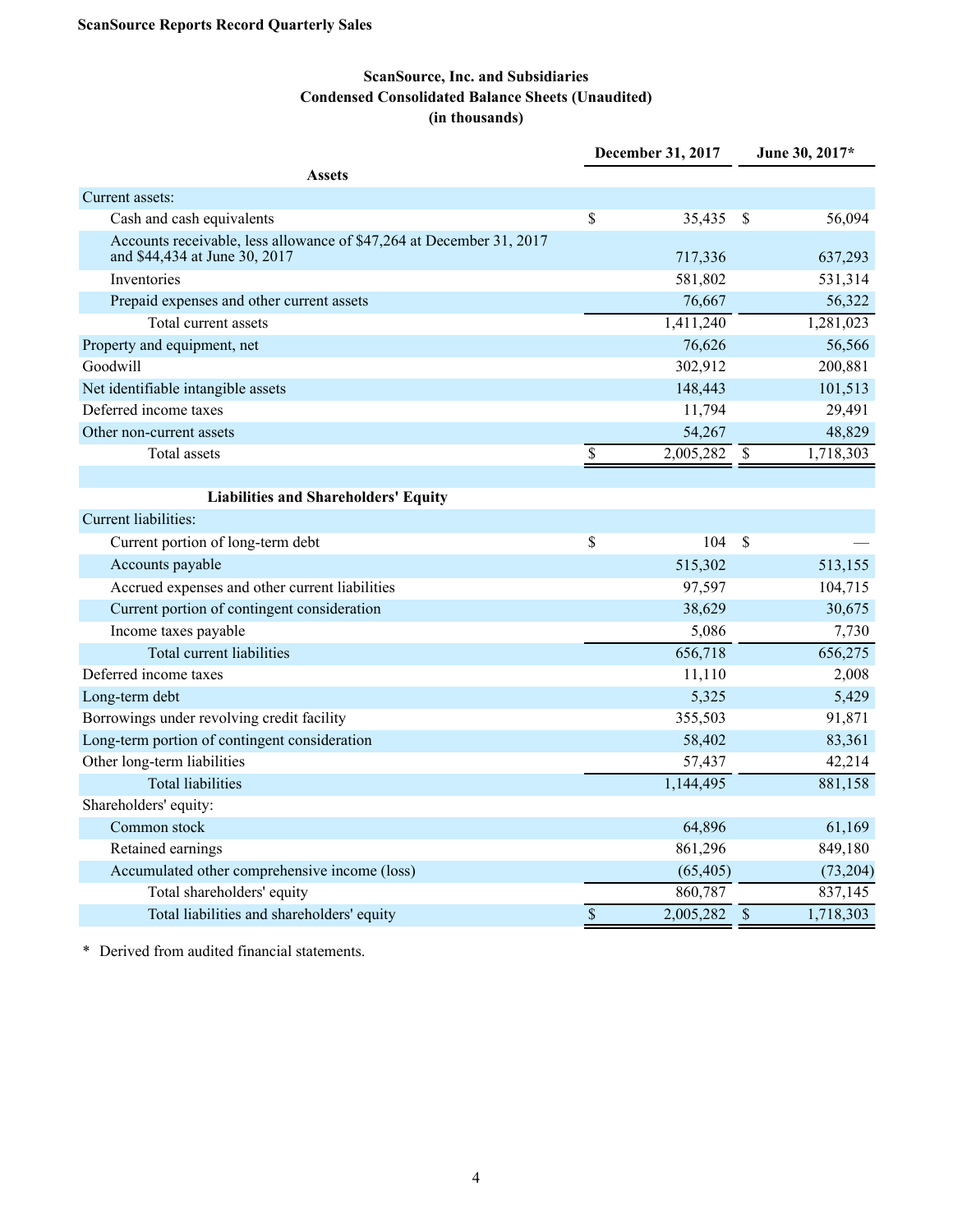### **ScanSource, Inc. and Subsidiaries Condensed Consolidated Income Statements (Unaudited) (in thousands, except per share data)**

|                                                  | Quarter ended December 31, |           |               |           | Six months ended December 31, |           |               |           |  |  |  |
|--------------------------------------------------|----------------------------|-----------|---------------|-----------|-------------------------------|-----------|---------------|-----------|--|--|--|
|                                                  |                            | 2017      | 2016          |           |                               | 2017      |               | 2016      |  |  |  |
| Net sales                                        | $\mathbf{\$}$              | 1,032,212 | $\mathbb{S}$  | 904,792   | $\mathbb{S}$                  | 1,956,771 | $\mathbb{S}$  | 1,837,357 |  |  |  |
| Cost of goods sold                               |                            | 919,241   |               | 806,258   |                               | 1,737,883 |               | 1,647,289 |  |  |  |
| Gross profit                                     |                            | 112,971   |               | 98,534    |                               | 218,888   |               | 190,068   |  |  |  |
| Selling, general and administrative expenses     |                            | 74,763    |               | 66,880    |                               | 147,950   |               | 130,145   |  |  |  |
| Depreciation expense                             |                            | 3,467     |               | 2,423     |                               | 6,707     |               | 4,492     |  |  |  |
| Intangible amortization expense                  |                            | 5,487     |               | 4,165     |                               | 10,498    |               | 7,320     |  |  |  |
| Change in fair value of contingent consideration |                            | 6,913     |               | 1,791     |                               | 23,794    |               | 1,961     |  |  |  |
| Operating income                                 |                            | 22,341    |               | 23,275    |                               | 29,939    |               | 46,150    |  |  |  |
| Interest expense                                 |                            | 2,285     |               | 912       |                               | 3,870     |               | 1,501     |  |  |  |
| Interest income                                  |                            | (580)     |               | (892)     |                               | (1, 462)  |               | (1,908)   |  |  |  |
| Other (income) expense, net                      |                            | 326       |               | (12, 526) |                               | 441       |               | (11, 948) |  |  |  |
| Income before income taxes                       |                            | 20,310    |               | 35,781    |                               | 27,090    |               | 58,505    |  |  |  |
| Provision for income taxes                       |                            | 12,341    |               | 12,745    |                               | 14,974    |               | 20,653    |  |  |  |
| Net income                                       | \$                         | 7,969     | <sup>\$</sup> | 23,036    | -S                            | 12,116    | S             | 37,852    |  |  |  |
| Per share data:                                  |                            |           |               |           |                               |           |               |           |  |  |  |
| Net income per common share, basic               |                            | 0.31      | \$            | 0.92      | $\mathcal{S}$                 | 0.48      | \$            | 1.49      |  |  |  |
| Weighted-average shares outstanding, basic       |                            | 25,506    |               | 25,146    |                               | 25,470    |               | 25,334    |  |  |  |
|                                                  |                            |           |               |           |                               |           |               |           |  |  |  |
| Net income per common share, diluted             | S                          | 0.31      | S             | 0.91      | \$                            | 0.47      | <sup>\$</sup> | 1.48      |  |  |  |
| Weighted-average shares outstanding, diluted     |                            | 25,648    |               | 25,285    |                               | 25,612    |               | 25,490    |  |  |  |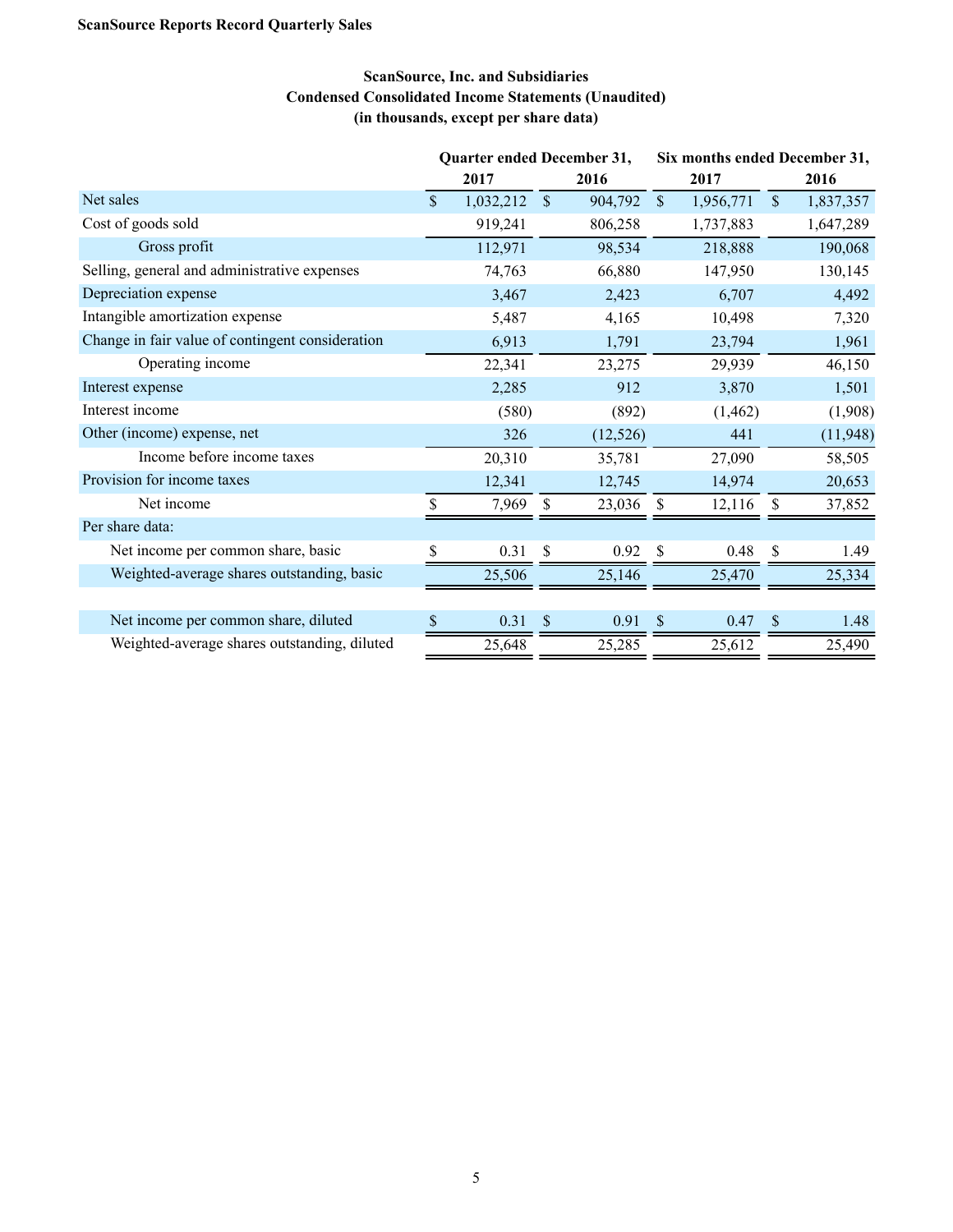**Net Sales by Segment:**

|                                                                |               | Quarter ended December 31, |                           |              |          |
|----------------------------------------------------------------|---------------|----------------------------|---------------------------|--------------|----------|
| Worldwide Barcode, Networking & Security:                      |               | 2017                       |                           | $2016^{(a)}$ | % Change |
|                                                                |               | (in thousands)             |                           |              |          |
| Net sales, as reported                                         | $\mathbb{S}$  | 719,786                    | $\mathbb{S}$              | 593,833      | 21.2 %   |
| Foreign exchange impact <sup>(b)</sup>                         |               | (9,669)                    |                           |              |          |
| Net sales, constant currency (non-GAAP)                        |               | 710,117                    |                           | 593,833      | 19.6 %   |
| Less: Acquisitions                                             |               | (19,706)                   |                           |              |          |
| Net sales, constant currency excluding acquisitions (non-GAAP) |               | 690,411                    | $\mathcal{S}$             | 593,833      | 16.3 %   |
| <b>Worldwide Communications &amp; Services:</b>                |               |                            |                           |              |          |
| Net sales, as reported                                         | $\mathsf{\$}$ | 312,426                    | $\mathcal{S}$             | 310,959      | $0.5 \%$ |
| Foreign exchange impact <sup>(b)</sup>                         |               | (4,162)                    |                           |              |          |
| Net sales, constant currency (non-GAAP)                        |               | 308,264                    |                           | 310,959      | (0.9)%   |
| Less: Acquisitions                                             |               |                            |                           |              |          |
| Net sales, constant currency excluding acquisitions (non-GAAP) |               | 308,264                    | \$                        | 310,959      | (0.9)%   |
| Consolidated:                                                  |               |                            |                           |              |          |
| Net sales, as reported                                         | \$            | 1,032,212                  | \$                        | 904,792      | 14.1 %   |
| Foreign exchange impact <sup>(b)</sup>                         |               | (13, 831)                  |                           |              |          |
| Net sales, constant currency (non-GAAP)                        |               | 1,018,381                  |                           | 904,792      | 12.6 %   |
| Less: Acquisitions                                             |               | (19,706)                   |                           |              |          |
| Net sales, constant currency excluding acquisitions (non-GAAP) | \$            | 998,675                    | $\boldsymbol{\mathsf{S}}$ | 904,792      | 10.4 %   |

(a) Reflects reclassification between segments for certain geographies to provide comparable financial information.

(b) Year-over-year net sales growth rate excluding the translation impact of changes in foreign currency exchange rates. Calculated by translating the net sales for the quarter ended December 31, 2017 into U.S. dollars using the average foreign exchange rates for the quarter ended December 31, 2016.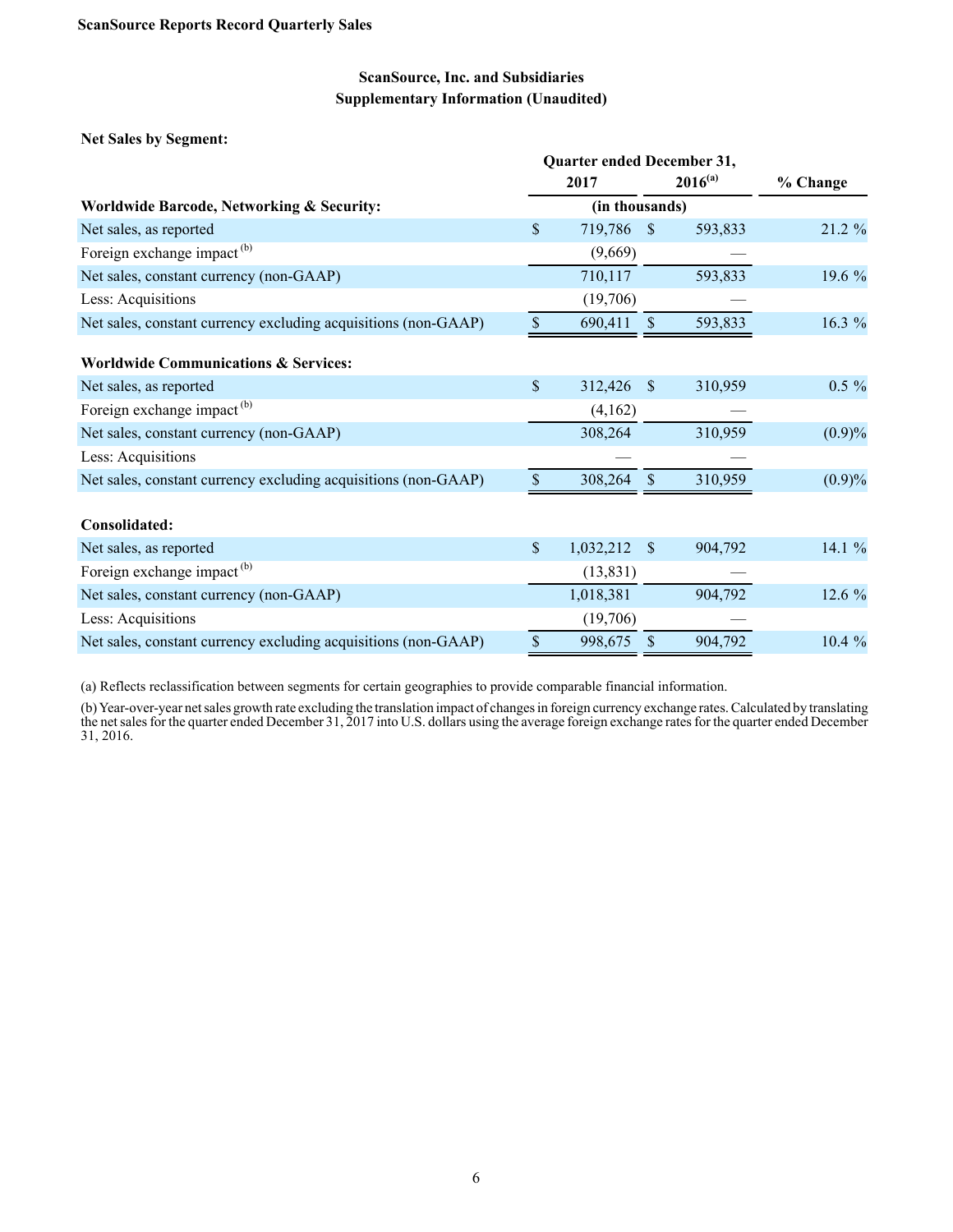| <b>Net Sales by Segment:</b>                        |              |                               |               |              |           |
|-----------------------------------------------------|--------------|-------------------------------|---------------|--------------|-----------|
|                                                     |              | Six months ended December 31, |               |              |           |
| Worldwide Barcode, Networking & Security:           |              | $2017^{(a)}$                  |               | $2016^{(a)}$ | % Change  |
|                                                     |              | (in thousands)                |               |              |           |
| Net sales, as reported                              | \$           | $1,340,114$ \$                |               | 1,221,043    | 9.8 %     |
| Foreign exchange impact <sup>(b)</sup>              |              | (15,293)                      |               |              |           |
| Net sales, constant currency                        |              | 1,324,821                     |               | 1,221,043    | 8.5 %     |
| Less: Acquisitions                                  |              | (34,259)                      |               |              |           |
| Net sales, constant currency excluding acquisitions | \$           | 1,290,562                     | $\mathsf{\$}$ | 1,221,043    | 5.7 %     |
| <b>Worldwide Communications &amp; Services:</b>     |              |                               |               |              |           |
| Net sales, as reported                              | \$           | 616,657                       | $\mathcal{S}$ | 616,314      | $0.1 \%$  |
| Foreign exchange impact <sup>(b)</sup>              |              | (6, 576)                      |               |              |           |
| Net sales, constant currency                        |              | 610,081                       |               | 616,314      | $(1.0)\%$ |
| Less: Acquisitions                                  |              | (9,750)                       |               | (2,863)      |           |
| Net sales, constant currency excluding acquisitions |              | 600,331                       | \$            | 613,451      | $(2.1)\%$ |
| Consolidated:                                       |              |                               |               |              |           |
| Net sales, as reported                              | $\mathbb{S}$ | 1,956,771                     | $\mathcal{S}$ | 1,837,357    | 6.5 $%$   |
| Foreign exchange impact <sup>(b)</sup>              |              | (21, 869)                     |               |              |           |
| Net sales, constant currency                        |              | 1,934,902                     |               | 1,837,357    | 5.3 %     |
| Less: Acquisitions                                  |              | (44,009)                      |               | (2,863)      |           |
| Net sales, constant currency excluding acquisitions | \$           | 1,890,893                     | \$            | 1,834,494    | 3.1 %     |

(a) Reflects reclassification between segments for certain geographies to provide comparable financial information.

(b) Year-over-year net sales growth rate excluding the translation impact of changes in foreign currency exchange rates. Calculated by translating the net sales for the six months ended December 31, 2017 into U.S. dollars using the average foreign exchange rates for the six months ended December 31, 2016.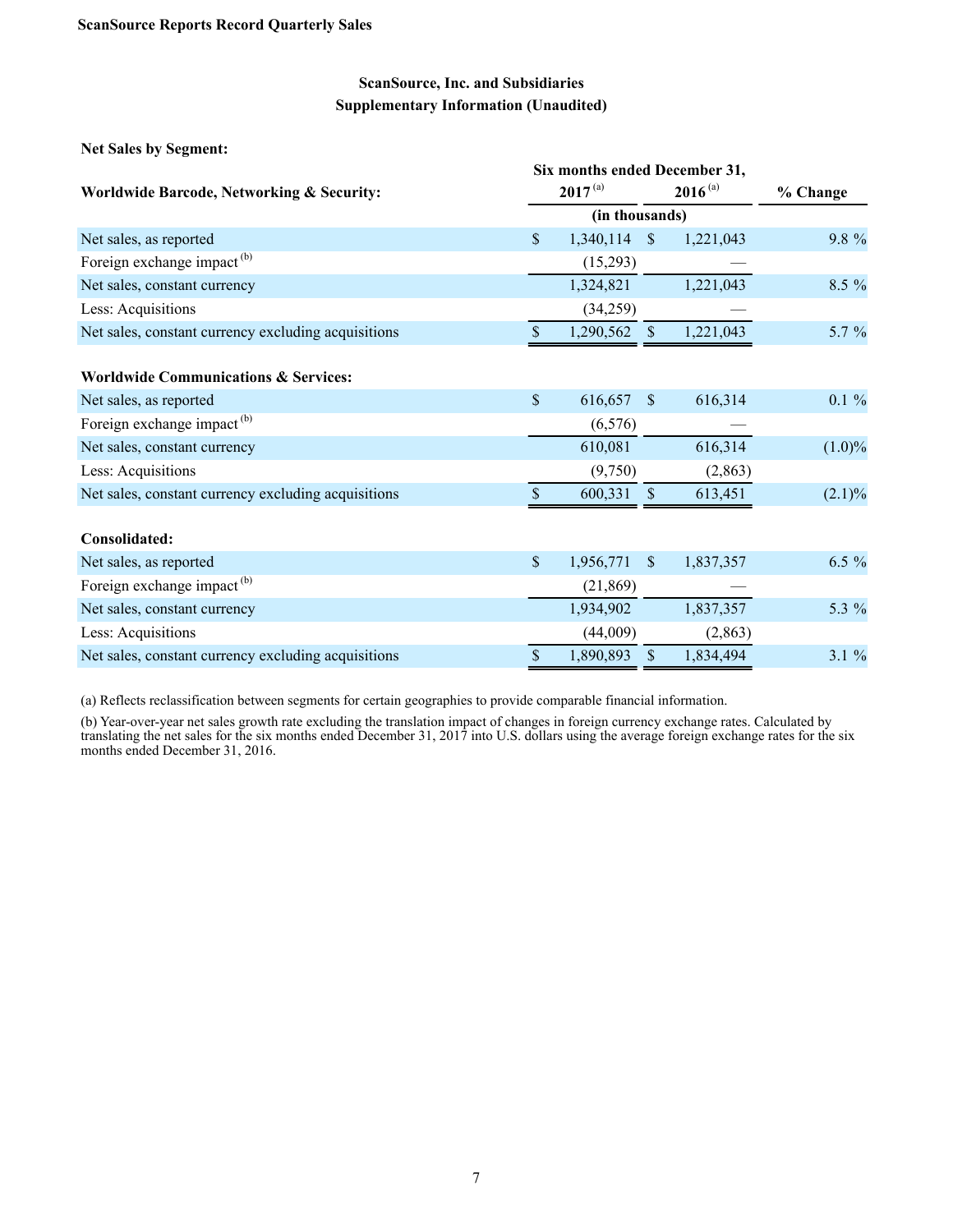**Net Sales by Geography:**

|                                                                |    | Quarter ended December 31, |               |         |          |
|----------------------------------------------------------------|----|----------------------------|---------------|---------|----------|
| <b>United States and Canada:</b>                               |    | 2017                       |               | 2016    | % Change |
|                                                                |    | (in thousands)             |               |         |          |
| Net sales, as reported                                         | \$ | 755,312                    | -S            | 667,818 | 13.1%    |
| Less: Acquisitions                                             |    | (19,706)                   |               |         |          |
| Net sales, excluding acquisitions (non-GAAP)                   | \$ | 735,606                    | $\mathcal{S}$ | 667,818 | 10.2%    |
| International:                                                 |    |                            |               |         |          |
| Net sales, as reported                                         | \$ | 276,900                    | <sup>S</sup>  | 236,974 | 16.8%    |
| Foreign exchange impact <sup>(a)</sup>                         |    | (13, 831)                  |               |         |          |
| Net sales, constant currency (non-GAAP)                        |    | 263,069                    |               | 236,974 | 11.0%    |
| Less: Acquisitions                                             |    |                            |               |         |          |
| Net sales, constant currency excluding acquisitions (non-GAAP) | S  | 263,069                    | <sup>\$</sup> | 236,974 | 11.0%    |
| Consolidated:                                                  |    |                            |               |         |          |
| Net sales, as reported                                         | \$ | 1,032,212                  | <sup>S</sup>  | 904,792 | 14.1%    |
| Foreign exchange impact <sup>(a)</sup>                         |    | (13, 831)                  |               |         |          |
| Net sales, constant currency (non-GAAP)                        |    | 1,018,381                  |               | 904,792 | 12.6%    |
| Less: Acquisitions                                             |    | (19,706)                   |               |         |          |
| Net sales, constant currency excluding acquisitions (non-GAAP) | \$ | 998,675                    | $\mathbb{S}$  | 904,792 | 10.4%    |

(a) Year-over-year net sales growth rate excluding the translation impact of changes in foreign currency exchange rates. Calculated by translating the net sales for the quarter ended December 31, 2017 into U.S. dollars using the average foreign exchange rates for the quarter ended December 31, 2016.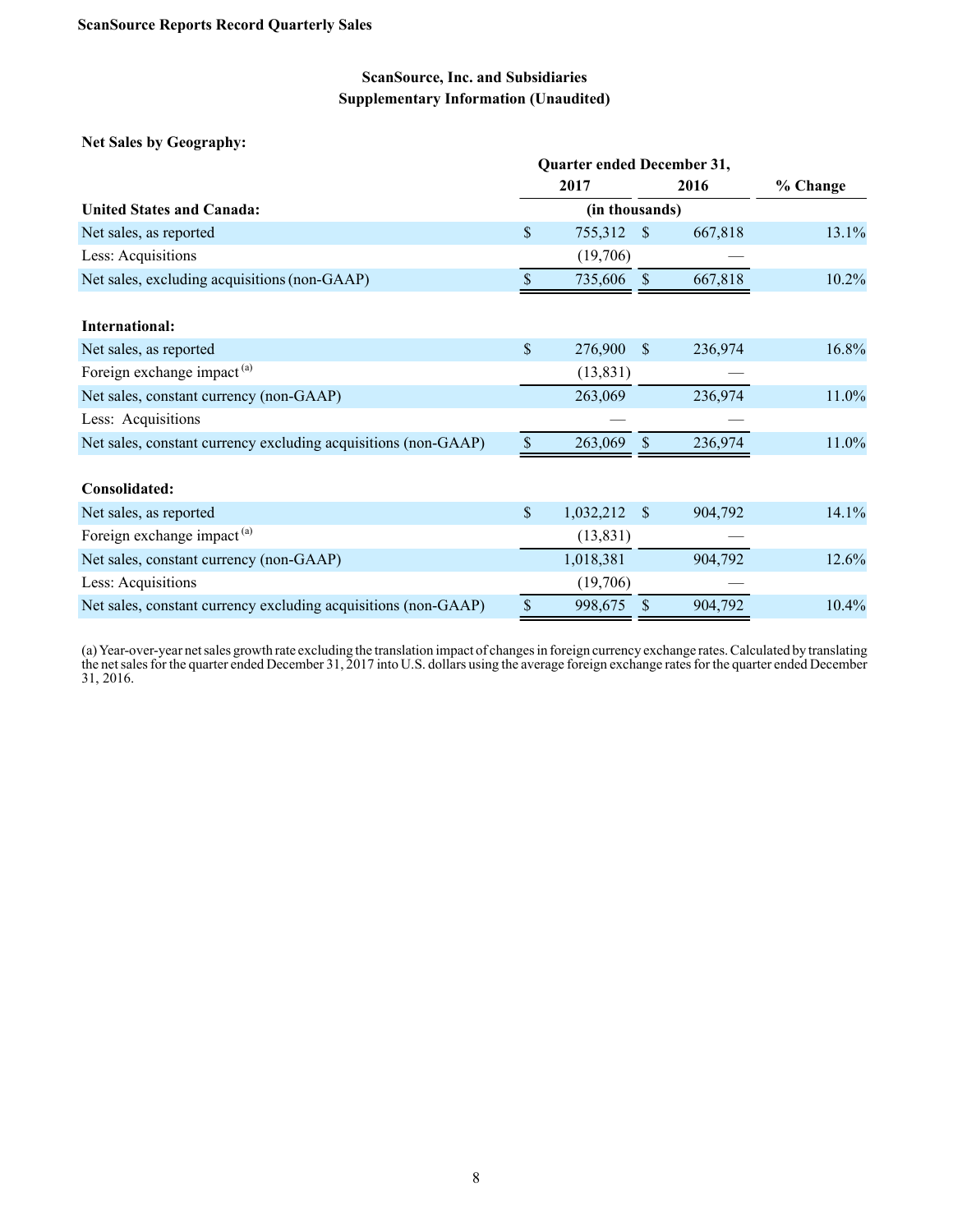**Net Sales by Geography:**

|                                                     | Six months ended December 31, |                |               |           |          |
|-----------------------------------------------------|-------------------------------|----------------|---------------|-----------|----------|
|                                                     | 2017                          |                |               | 2016      | % Change |
| <b>United States and Canada:</b>                    |                               | (in thousands) |               |           |          |
| Net sales, as reported                              | \$                            | 1,441,982      | - \$          | 1,377,627 | 4.7%     |
| Less: Acquisitions                                  |                               | (44,009)       |               | (2,863)   |          |
| Net sales, excluding acquisitions                   | $\boldsymbol{\mathsf{S}}$     | 1,397,973      | $\mathcal{S}$ | 1,374,764 | 1.7%     |
| International:                                      |                               |                |               |           |          |
| Net sales, as reported                              | $\mathbf{\$}$                 | 514,789        | <sup>S</sup>  | 459,730   | 12.0%    |
| Foreign exchange impact <sup>(a)</sup>              |                               | (21, 869)      |               |           |          |
| Net sales, constant currency                        |                               | 492,920        |               | 459,730   | 7.2%     |
| Less: Acquisitions                                  |                               |                |               |           |          |
| Net sales, constant currency excluding acquisitions | \$                            | 492,920        | <sup>\$</sup> | 459,730   | 7.2%     |
| Consolidated:                                       |                               |                |               |           |          |
| Net sales, as reported                              | \$                            | 1,956,771      | <sup>S</sup>  | 1,837,357 | 6.5%     |
| Foreign exchange impact <sup>(a)</sup>              |                               | (21, 869)      |               |           |          |
| Net sales, constant currency                        |                               | 1,934,902      |               | 1,837,357 | 5.3%     |
| Less: Acquisitions                                  |                               | (44,009)       |               | (2,863)   |          |
| Net sales, constant currency excluding acquisitions | \$                            | 1,890,893      | <sup>\$</sup> | 1,834,494 | 3.1%     |

(a) Year-over-year net sales growth rate excluding the translation impact of changes in foreign currency exchange rates. Calculated by translating the net sales for the six months ended December 31, 2017 into U.S. dollars using the average foreign exchange rates for the six months ended December 31, 2016.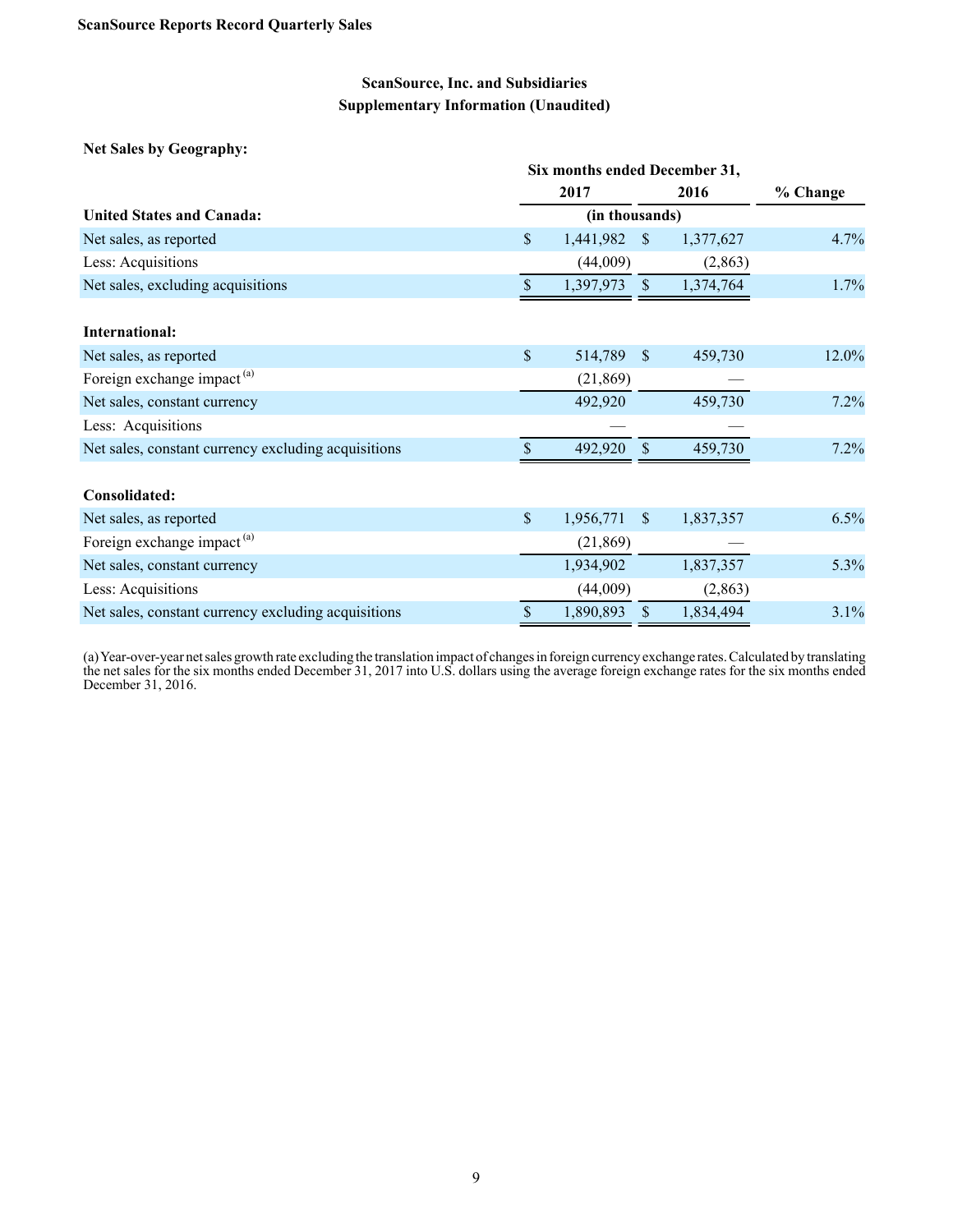## **ScanSource, Inc. and Subsidiaries Supplementary Information (Unaudited) (in thousands, except per share data)**

### **Non-GAAP Financial Information:**

|                                                  | <b>Quarter ended December 31, 2017</b> |        |           |              |        |   |      |  |                   |                      |  |  |                              |
|--------------------------------------------------|----------------------------------------|--------|-----------|--------------|--------|---|------|--|-------------------|----------------------|--|--|------------------------------|
|                                                  | <b>Operating</b><br>income             |        |           |              |        |   |      |  | Pre-tax<br>income | <b>Net</b><br>income |  |  | <b>Diluted</b><br><b>EPS</b> |
| <b>GAAP</b> measure                              |                                        | 22.341 | \$20,310  | <sup>S</sup> | 7.969  | S | 0.31 |  |                   |                      |  |  |                              |
| Adjustments:                                     |                                        |        |           |              |        |   |      |  |                   |                      |  |  |                              |
| Amortization of intangible assets                |                                        | 5,487  | 5,487     |              | 3.648  |   | 0.14 |  |                   |                      |  |  |                              |
| Change in fair value of contingent consideration |                                        | 6,913  | 6,913     |              | 4,742  |   | 0.18 |  |                   |                      |  |  |                              |
| Tax reform charges <sup>(a)</sup>                |                                        |        |           |              | 6,689  |   | 0.26 |  |                   |                      |  |  |                              |
| Non-GAAP measure                                 |                                        | 34.741 | \$ 32.710 |              | 23,048 |   | 0.90 |  |                   |                      |  |  |                              |

|                                                  | Quarter ended December 31, 2016 |                   |                   |                      |         |               |                              |  |  |  |
|--------------------------------------------------|---------------------------------|-------------------|-------------------|----------------------|---------|---------------|------------------------------|--|--|--|
|                                                  | <b>Operating</b><br>income      |                   | Pre-tax<br>income | <b>Net</b><br>income |         |               | <b>Diluted</b><br><b>EPS</b> |  |  |  |
| <b>GAAP</b> measure                              |                                 | 23,275            | \$35,781          | S.                   | 23,036  | <sup>\$</sup> | 0.91                         |  |  |  |
| Adjustments:                                     |                                 |                   |                   |                      |         |               |                              |  |  |  |
| Amortization of intangible assets                |                                 | 4,165             | 4,165             |                      | 2,740   |               | 0.11                         |  |  |  |
| Change in fair value of contingent consideration |                                 | 1,791             | 1.791             |                      | 1,000   |               | 0.04                         |  |  |  |
| Acquisition costs <sup>(b)</sup>                 |                                 | 335               | 335               |                      | 335     |               | 0.01                         |  |  |  |
| Legal settlement, net of attorney fees           | \$                              | $\hspace{0.05cm}$ | \$(12,777)        | S                    | (8,047) | S             | (0.32)                       |  |  |  |
| Non-GAAP measure                                 |                                 | 29.566            | \$29.295          | S.                   | 19,064  |               | 0.75                         |  |  |  |
|                                                  |                                 |                   |                   |                      |         |               |                              |  |  |  |

 $^{(a)}$  As a result of tax reform laws enacted in the United States and Belgium, we recognized a one-time charge of \$6.7 million in the three months ended December 31, 2017 from the estimated impact of the inclusion of foreign earnings and revaluation of deferred tax assets and liabilities.

(b) Acquisition costs are non-deductible for tax purposes.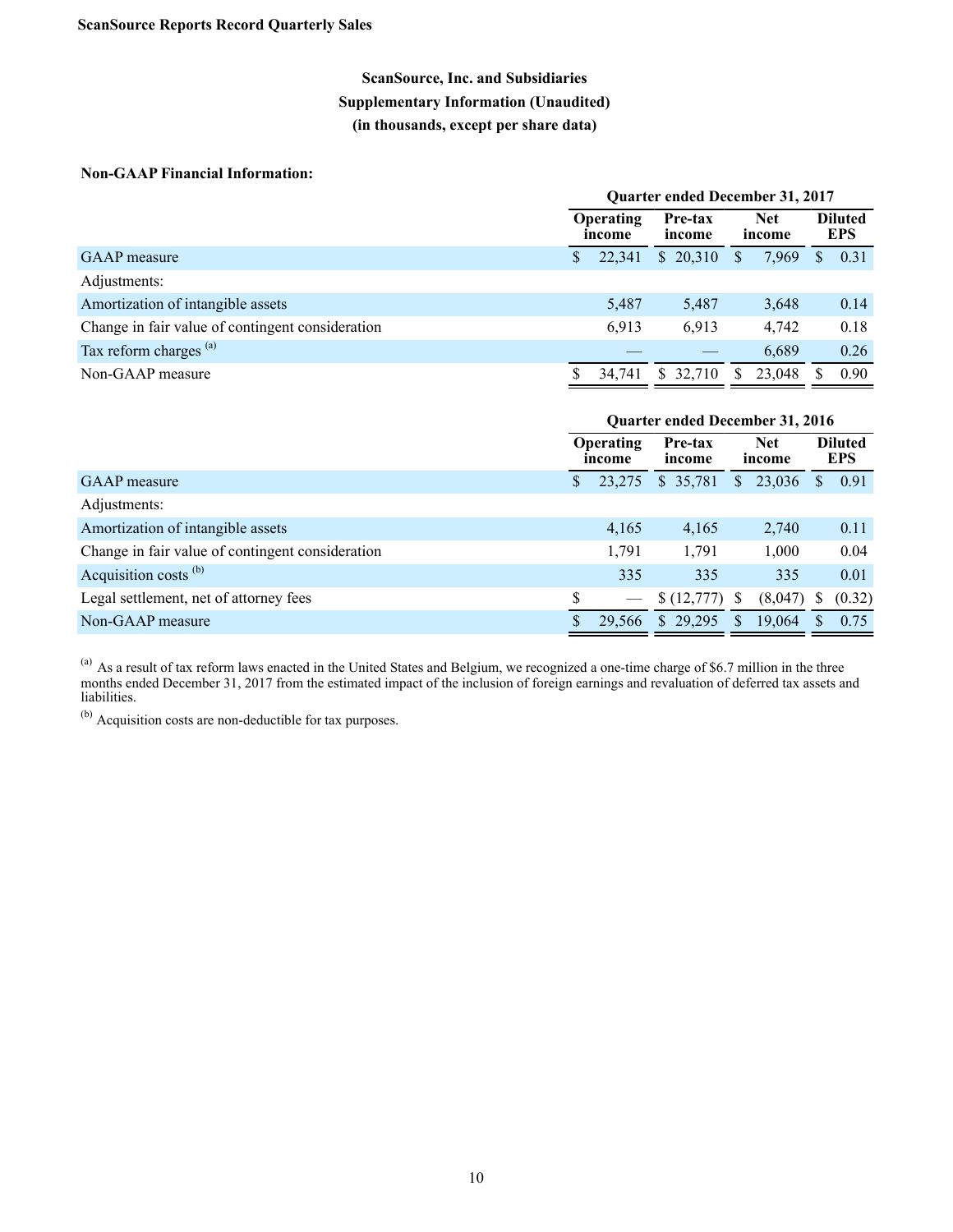### **ScanSource, Inc. and Subsidiaries Supplementary Information (Unaudited) (in thousands, except percentages)**

#### **Non-GAAP Financial Information:**

|                                                              | Quarter ended<br>December 31, |             |    |           |               |             | Six months ended<br>December 31, |           |  |  |
|--------------------------------------------------------------|-------------------------------|-------------|----|-----------|---------------|-------------|----------------------------------|-----------|--|--|
|                                                              | 2017                          |             |    | 2016      |               | 2017        |                                  | 2016      |  |  |
| Return on invested capital (ROIC), annualized (a)            |                               | 13.3%       |    | 13.8%     |               | 13.1%       |                                  | 13.4%     |  |  |
|                                                              |                               |             |    |           |               |             |                                  |           |  |  |
| Reconciliation of Net Income to Adjusted EBITDA              |                               |             |    |           |               |             |                                  |           |  |  |
| Net income - GAAP                                            | $\mathsf{\$}$                 | 7,969       | \$ | 23,036    | $\mathcal{S}$ | 12,116      | S                                | 37,852    |  |  |
| Plus: Interest expense                                       |                               | 2,285       |    | 912       |               | 3,870       |                                  | 1,501     |  |  |
| Plus: Income taxes                                           |                               | 12,341      |    | 12,745    |               | 14,974      |                                  | 20,653    |  |  |
| Plus: Depreciation and amortization                          |                               | 9,901       |    | 6,588     |               | 18,766      |                                  | 11,812    |  |  |
| <b>EBITDA</b>                                                |                               | 32,496      |    | 43,281    |               | 49,726      |                                  | 71,818    |  |  |
| Adjustments:                                                 |                               |             |    |           |               |             |                                  |           |  |  |
| Change in fair value of contingent consideration             |                               | 6,913       |    | 1,791     |               | 23,794      |                                  | 1,961     |  |  |
| Acquisition costs                                            |                               |             |    | 335       |               | 172         |                                  | 833       |  |  |
| Legal settlement, net of attorney fees                       |                               |             |    | (12, 777) |               | 952         |                                  | (12, 777) |  |  |
| Adjusted EBITDA (numerator for ROIC) (non-GAAP)              | \$                            | 39,409      | \$ | 32,630    | \$            | 74,644      | \$                               | 61,835    |  |  |
|                                                              |                               |             |    |           |               |             |                                  |           |  |  |
|                                                              |                               |             |    |           |               |             |                                  |           |  |  |
| <b>Invested Capital Calculation</b>                          |                               |             |    |           |               |             |                                  |           |  |  |
| Equity - beginning of quarter                                |                               | \$852,976   |    | \$773,161 |               | \$837,145   |                                  | \$774,496 |  |  |
| Equity - end of quarter                                      |                               | 860,787     |    | 787,536   |               | 860,787     |                                  | 787,536   |  |  |
| Adjustments:                                                 |                               |             |    |           |               |             |                                  |           |  |  |
| Change in fair value of contingent consideration, net of tax |                               | 4,742       |    | 1,000     |               | 11,005      |                                  | 1,046     |  |  |
| Acquisition costs, net of tax                                |                               |             |    | 335       |               | 172         |                                  | 833       |  |  |
| Legal settlement, net of attorney fees, net of tax           |                               |             |    | (8,047)   |               |             |                                  | (8,047)   |  |  |
| Tax reform charges                                           |                               | 6,689       |    |           |               |             |                                  |           |  |  |
| Average equity                                               |                               | 862,597     |    | 776,993   |               | 854,555     |                                  | 777,932   |  |  |
| Average funded debt <sup>(b)</sup>                           |                               | 311,327     |    | 162,483   |               | 207,838     |                                  | 135,101   |  |  |
| Invested capital (denominator for ROIC) (non-GAAP)           |                               | \$1,173,924 |    | \$939,476 |               | \$1,062,393 |                                  | \$913,033 |  |  |

(a) Calculated as net income plus interest expense, income taxes, depreciation and amortization (EBITDA), plus change in fair value of contingent consideration and other adjustments, annualized and divided by invested capital for the period. Invested capital is defined as average equity plus average daily funded interest-bearing debt for the period.

(b) Average funded debt is calculated as the average daily amounts outstanding on short-term and long-term interest-bearing debt.